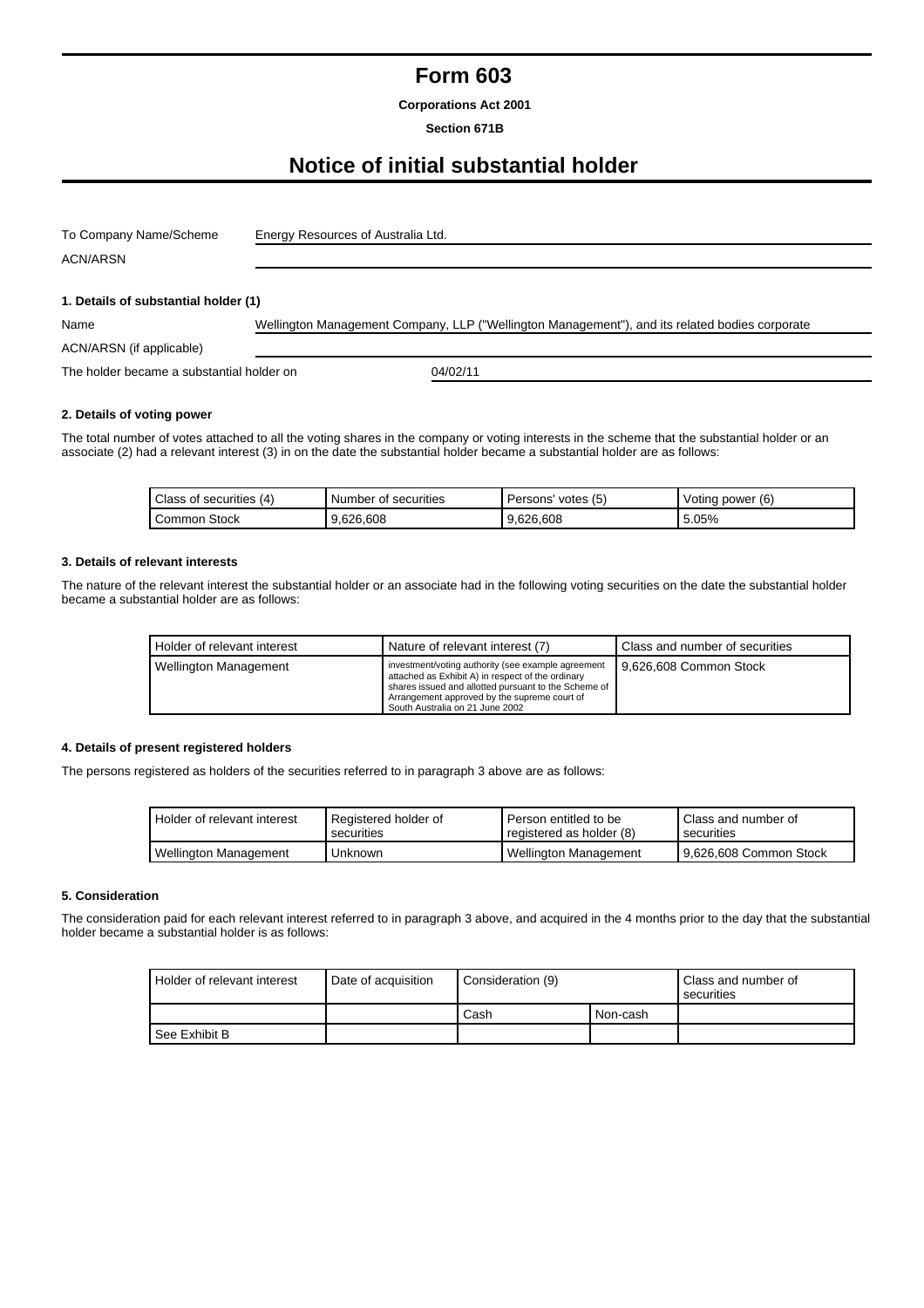## **6. Associates**

The reasons the persons named in paragraph 3 above are associates of the substantial holder are as follows:

| ACN/ARSN<br>Name<br>applicable)<br>and<br>(It | association<br>Nature of |
|-----------------------------------------------|--------------------------|
| N/A                                           |                          |

# **7. Addresses**

The addresses of persons named in this form are as follows:

| Name                         | Address                                   |
|------------------------------|-------------------------------------------|
| <b>Wellington Management</b> | 280 Congress Street, Boston MA 02210, USA |

# **Signature**

|           | print name Robert J. Toner | capacity | Vice President and Counsel |
|-----------|----------------------------|----------|----------------------------|
| sign here |                            | date     | 07/02/11                   |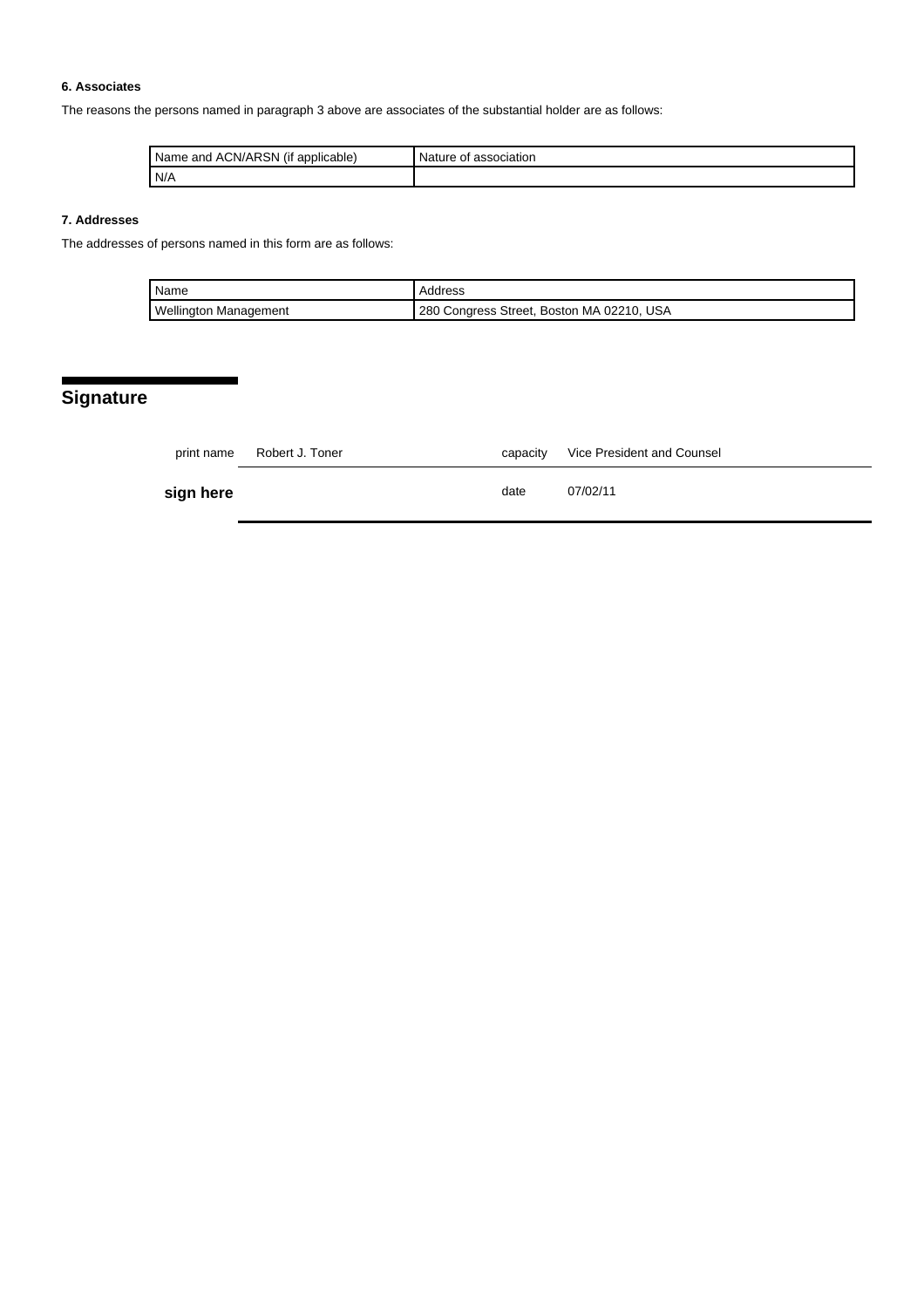# Exhibit A

Wellington Management Company, LLP ("Wellington Management") Investment Management Agreement

| Appointment of<br><b>Wellington Management</b><br>as Manager/Acceptance<br>of Appointment | The Clients hereby appoint Wellington Management as investment manager to<br>manage, supervise and direct the Clients' investment account or accounts<br>(collectively, the "Account") under the terms and conditions set forth in the<br>agreement. By execution of the Agreement, Wellington Management accepts<br>appointment as investment manager and agrees to manage, supervise and direct<br>the investments of the Account pursuant to the provisions of the Agreement.                                                                                                                                                                                                                                                                                                                                                                                                                                                                                                                                                                                                                                              |
|-------------------------------------------------------------------------------------------|-------------------------------------------------------------------------------------------------------------------------------------------------------------------------------------------------------------------------------------------------------------------------------------------------------------------------------------------------------------------------------------------------------------------------------------------------------------------------------------------------------------------------------------------------------------------------------------------------------------------------------------------------------------------------------------------------------------------------------------------------------------------------------------------------------------------------------------------------------------------------------------------------------------------------------------------------------------------------------------------------------------------------------------------------------------------------------------------------------------------------------|
| Discretionary Authority -<br>Investments                                                  | Wellington Management shall have full and complete discretion to manage,<br>supervise and direct the investment and reinvestment of assets in the Account<br>and any additions thereto, subject to the investment objectives and guidelines<br>attached to the Agreement. Wellington Management shall have full power and<br>authority to act on behalf of the Account with respect to the purchase, sale,<br>exchange, conversion or other transactions in any and all stocks, bonds, cash<br>held for investment, and other assets, including shares of a registered<br>investment company for which Wellington Management may act as investment<br>adviser and, upon proper authorization by the Clients, interests in a collective<br>trust maintained by a bank or trust company, including one maintained by an<br>affiliate of Wellington Management. No cash or securities due to or held for<br>the Account shall be paid or delivered to Wellington Management, except in<br>payment of the management fee payable to Wellington Management under the<br>Agreements pursuant to procedures approved by the Clients. |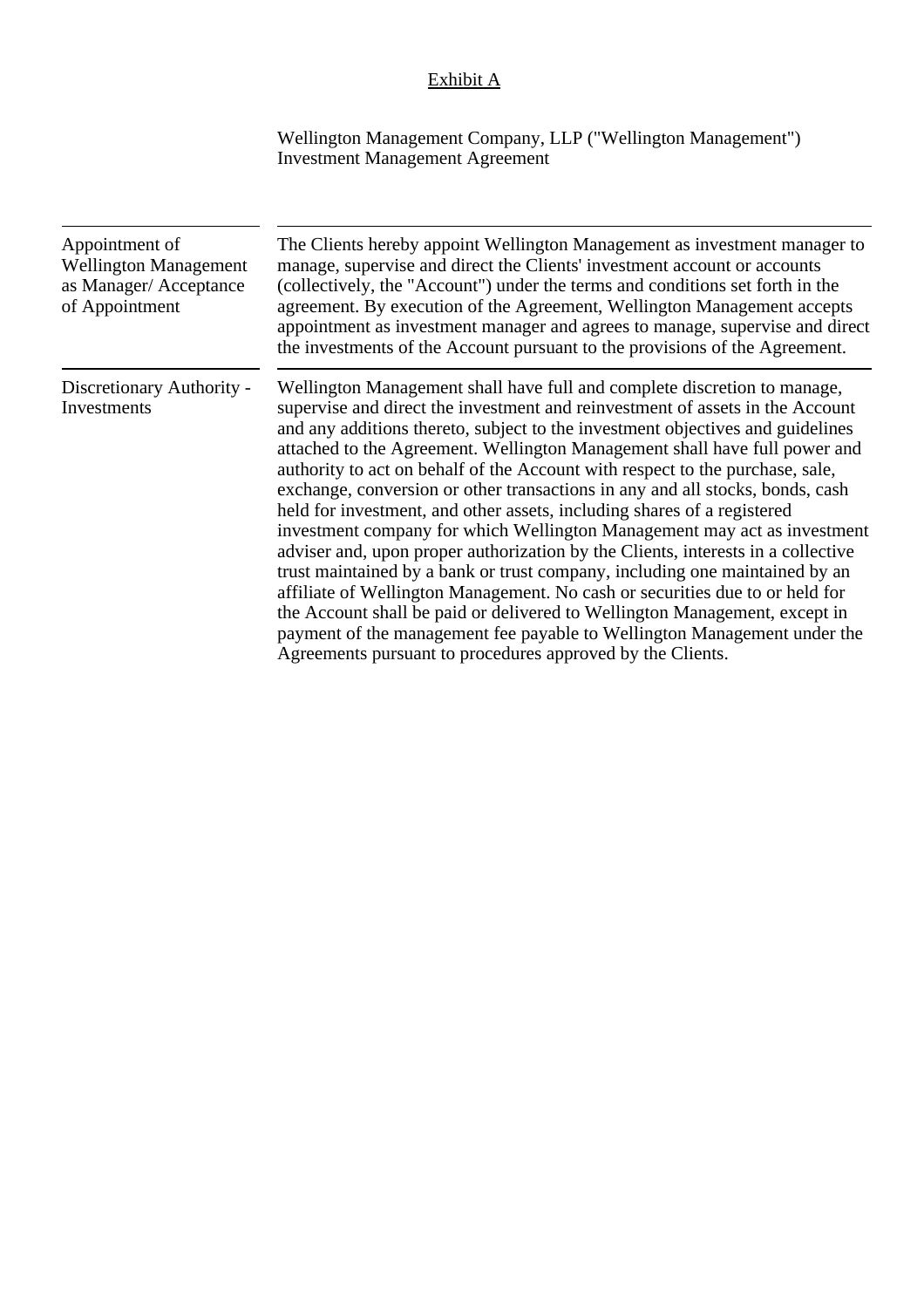# Exhibit B

## **5. Consideration**

The consideration paid for each relevant interest referred to in paragraph 3 above, and acquired in the 4 months prior to the day that the substantial holder became a substantial holder is as follows:

| Holder of relevant interest  | Date of acquisition | Consideration (9) |          | Class and number of<br>securities |
|------------------------------|---------------------|-------------------|----------|-----------------------------------|
|                              |                     | Cash              | Non-cash |                                   |
| Wellington Management        | 18/10/10            | 27,114 AUD        |          | 2,035 Common Stock                |
| <b>Wellington Management</b> | 20/10/10            | 13,325 AUD        |          | 1,003 Common Stock                |
| <b>Wellington Management</b> | 29/10/10            | 21,964 AUD        |          | 1,678 Common Stock                |
| <b>Wellington Management</b> | 03/11/10            | 12,848 AUD        |          | 980 Common Stock                  |
| Wellington Management        | 09/11/10            | 20,999 AUD        |          | 1,710 Common Stock                |
| Wellington Management        | 12/11/10            | 5,848,200 AUD     |          | 500,000 Common Stock              |
| <b>Wellington Management</b> | 15/11/10            | 1,233,940 AUD     |          | 104,573 Common Stock              |
| Wellington Management        | 16/11/10            | 1,337,491 AUD     |          | 114,383 Common Stock              |
| <b>Wellington Management</b> | 17/11/10            | 2,629,128 AUD     |          | 232,796 Common Stock              |
| <b>Wellington Management</b> | 18/11/10            | 1,852,813 AUD     |          | 164,841 Common Stock              |
| <b>Wellington Management</b> | 19/11/10            | 6,785,280 AUD     |          | 600,000 Common Stock              |
| Wellington Management        | 22/11/10            | 1,649,652 AUD     |          | 150,447 Common Stock              |
| <b>Wellington Management</b> | 23/11/10            | 2,231,537 AUD     |          | 200,365 Common Stock              |
| <b>Wellington Management</b> | 24/11/10            | 2,541,888 AUD     |          | 231,602 Common Stock              |
| <b>Wellington Management</b> | 25/11/10            | 3,726,727 AUD     |          | 335,947 Common Stock              |
| <b>Wellington Management</b> | 26/11/10            | 3,030,886 AUD     |          | 268,686 Common Stock              |
| <b>Wellington Management</b> | 29/11/10            | 10,131,464 AUD    |          | 900,943 Common Stock              |
| <b>Wellington Management</b> | 30/11/10            | 20,986,831 AUD    |          | 1,777,617 Common Stock            |
| <b>Wellington Management</b> | 01/12/10            | 2,821,409 AUD     |          | 239,194 Common Stock              |
| <b>Wellington Management</b> | 02/12/10            | 1,967,498 AUD     |          | 162,596 Common Stock              |
| <b>Wellington Management</b> | 03/12/10            | 3,232,763 AUD     |          | 262,340 Common Stock              |
| <b>Wellington Management</b> | 06/12/10            | 2,044,961 AUD     |          | 165,000 Common Stock              |
| <b>Wellington Management</b> | 07/12/10            | 3,861,272 AUD     |          | 312,085 Common Stock              |
| Wellington Management        | 08/12/10            | 4,392,765 AUD     |          | 352,647 Common Stock              |
| <b>Wellington Management</b> | 09/12/10            | 1,487,935 AUD     |          | 119,302 Common Stock              |
| <b>Wellington Management</b> | 10/12/10            | 3,502,564 AUD     |          | 279,200 Common Stock              |
| <b>Wellington Management</b> | 13/12/10            | 593,031 AUD       |          | 46,311 Common Stock               |
| <b>Wellington Management</b> | 14/12/10            | 91,643 AUD        |          | 7,054 Common Stock                |
| <b>Wellington Management</b> | 15/12/10            | 7,811,472 AUD     |          | 590,224 Common Stock              |
| Wellington Management        | 16/12/10            | 2,188,458 AUD     |          | 160,948 Common Stock              |
| <b>Wellington Management</b> | 17/12/10            | 28,859 AUD        |          | 2,124 Common Stock                |
| Wellington Management        | 21/12/10            | $-6,165$ AUD      |          | -498 Common Stock                 |
| <b>Wellington Management</b> | 22/12/10            | 7,129 AUD         |          | 627 Common Stock                  |
| <b>Wellington Management</b> | 23/12/10            | -722,757 AUD      |          | -64,502 Common Stock              |
| Wellington Management        | 24/12/10            | -731,510 AUD      |          | -65,000 Common Stock              |
| Wellington Management        | 29/12/10            | -884,029 AUD      |          | -78,569 Common Stock              |
| <b>Wellington Management</b> | 30/12/10            | -1,199,323 AUD    |          | -107,322 Common Stock             |
| <b>Wellington Management</b> | 31/12/10            | -641,012 AUD      |          | -57,215 Common Stock              |
| <b>Wellington Management</b> | 04/01/11            | -963,684 AUD      |          | -87,407 Common Stock              |
| Wellington Management        | 05/01/11            | -472,332 AUD      |          | -43,132 Common Stock              |
| <b>Wellington Management</b> | 06/01/11            | $-8,437$ AUD      |          | -768 Common Stock                 |
| Wellington Management        | 14/01/11            | 4,337 AUD         |          | 363 Common Stock                  |
| <b>Wellington Management</b> | 21/01/11            | 37,890 AUD        |          | 3,077 Common Stock                |
| <b>Wellington Management</b> | 24/01/11            | 961,723 AUD       |          | 80,323 Common Stock               |
| <b>Wellington Management</b> | 25/01/11            | 1,283,421 AUD     |          | 106,471 Common Stock              |
| <b>Wellington Management</b> | 28/01/11            | 4,477 AUD         |          | 383 Common Stock                  |
| Wellington Management        | 31/01/11            | -34,005 AUD       |          | -3,387 Common Stock               |
| Wellington Management        | 01/02/11            | 819,463 AUD       |          | 80,295 Common Stock               |
| Wellington Management        | 02/02/11            | 38,873 AUD        |          | 3,650 Common Stock                |